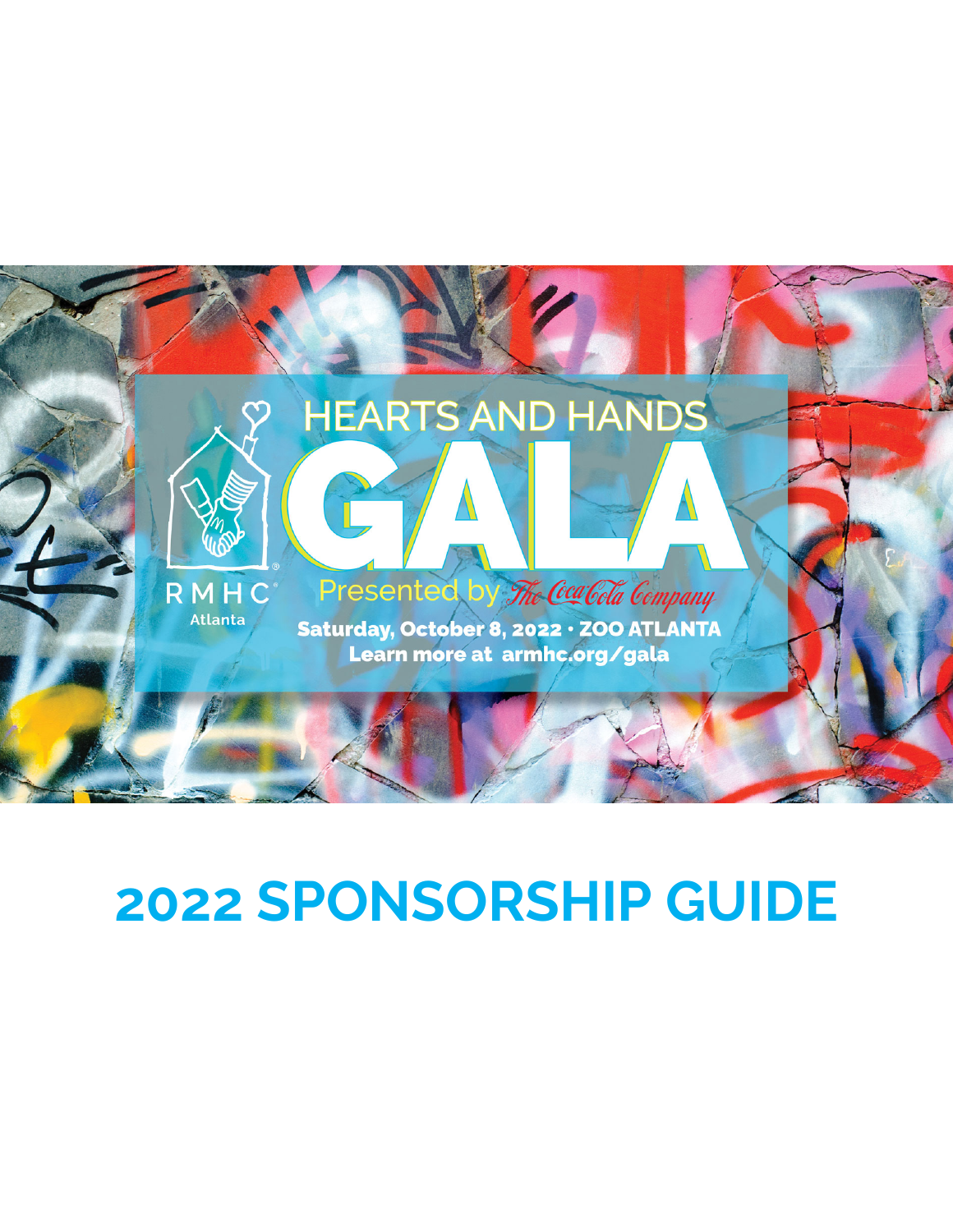Celebrate our mission and honoree Chef Chris Hall, longtime board member. From the music and menu to the flare and attire, let's *Everybody Have Fun Tonight*'80s and '90s style.



**Event Co-Chairs** Raje Kantamneni, *ARMHC Board of Directors*

Sumita Shetty, *ARMHC Board of Directors*

Saturday, October 8, 2022 · ZOO ATLANTA · 800 Cherokee Ave SE · Atlanta, GA 30315

#### **PRESENTING, \$40,000**

- Logo recognition on donor screens at our Houses near Scottish Rite and Egleston
- Recognition on charity website and social media
- Logo recognition on event invitations
- Recognition in the charity newsletter
- Four (4) tables of 10 guests with premium seating
- *Program Sponsor* with logo on printed program
- Special recognition from podium during the Gala
- Logo recognition on your assigned tables
- Invitation to Champagne Reception the evening of the Gala
- Premium event signage

#### **HEARTS OF GOLD, \$30,000**

- Logo recognition on donor screens at our Houses near Scottish Rite and Egleston
- Logo in printed program
- Logo recognition on charity website and social media
- Recognition in the charity newsletter
- Three (3) tables of 10 guests with premium seating
- Special recognition from podium during the Gala
- Logo recognition on your assigned tables
- Invitation to Champagne Reception the evening of the Gala
- *Auction Sponsor* with logo on all Live and Silent Auction marketing
- Premium event signage

#### **HEARTS OF COURAGE, \$25,000**

- Name recognition on donor screens at our Houses near Scottish Rite and Egleston
- Name recognition in printed program
- Name recognition on charity website and social media
- Recognition in the charity newsletter
- 25 guests with seating near the dance floor
- Logo recognition on your assigned tables
- *Dance Floor Sponsor* which includes logo and verbal recognition
- Event signage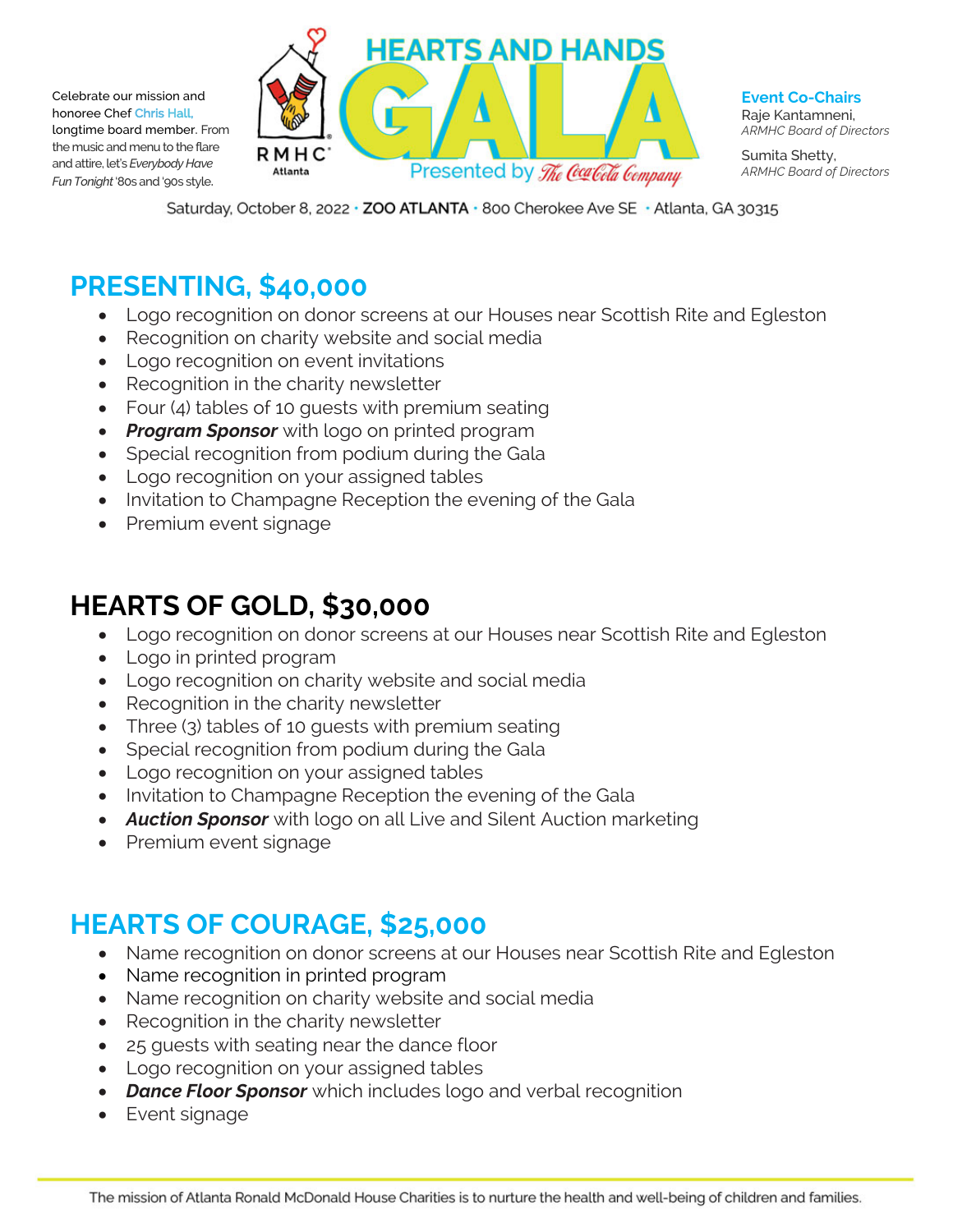Celebrate our mission and honoree Chef Chris Hall, longtime board member. From the music and menu to the flare and attire, let's *Everybody Have Fun Tonight*'80s and '90s style.



**Event Co-Chairs** Raje Kantamneni, *ARMHC Board of Directors*

Sumita Shetty, *ARMHC Board of Directors*

Saturday, October 8, 2022 · ZOO ATLANTA · 800 Cherokee Ave SE · Atlanta, GA 30315

#### **HEARTS OF HOPE, \$20,000**

- Name recognition on charity website and social media
- Name recognition in printed program
- Recognition in charity newsletter
- Two (2) tables of 10 guests with seating near dance floor
- Logo recognition on your assigned tables
- *Band Sponsor,* which includes verbal recognition
- Event signage

## **HEARTS OF COMPASSION, \$15,000**

- Name recognition in printed program
- Name recognition on charity website and social media
- Name recognition in charity newsletter
- 15 quests with seating near dance floor
- Logo recognition on your assigned tables
- Event signage

### **HANDS OF KINDNESS, \$10,000**

- Name recognition in printed program
- Name recognition on Atlanta RMHC website and social media
- Name recognition in charity newsletter
- One (1) table of 10 quests
- Logo recognition on your assigned table

### **HANDS OF HOSPITALITY, \$7,500**

- Name recognition in printed program
- Name recognition on Atlanta RMHC website
- Name recognition in the Atlanta RMHC newsletter
- One (1) table of 8 quests
- Logo recognition on your assigned table